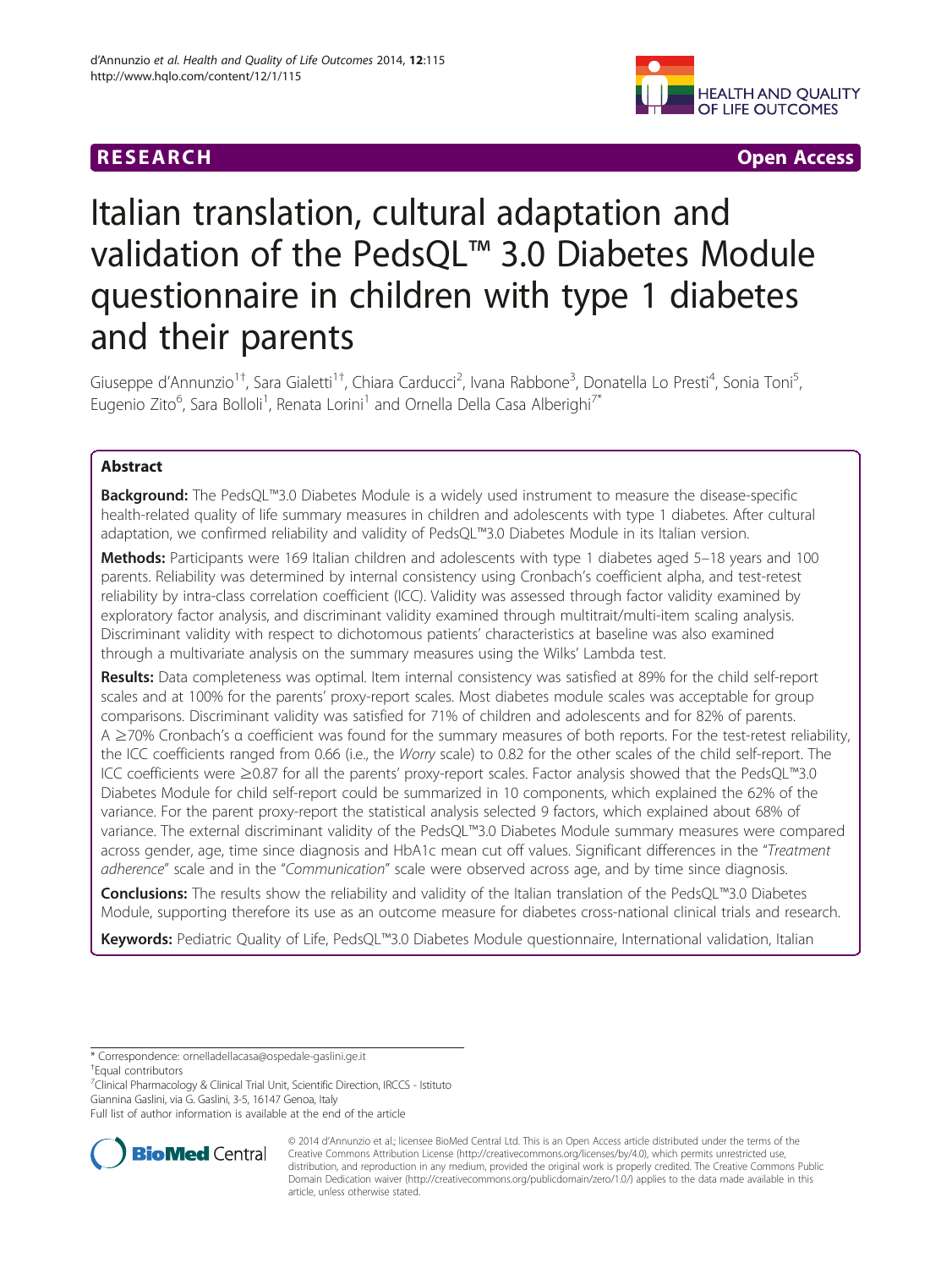# Background

In the last decade, quality of life (QOL) has emerged as an important health objective in diabetes management, being positively related to degree of metabolic control [\[1,2\]](#page-8-0). According to the World Health Organization, health is a state of complete physical, mental and social well-being and not merely the absence of disease or infirmity [[3](#page-8-0)]. Therefore, a health-related quality of life (HRQOL) measurement should include physical, mental and social health aspects, be based on different age patient's perception, and provide evidence of acceptance and reliability. In the perspectives of the health care provider, HRQOL is increasingly becoming a recognized measure of treatment outcome based on the concept that an illness affects all domains of the patient's and family's life. Moreover, according to the FDA Guidelines [\[4](#page-8-0)], HRQOL measurement by means of validated questionnaires is an essential outcome in clinical research in different settings as in pediatrics for international observational studies and clinical trials [\[5\]](#page-8-0).

Juvenile diabetes management involves young patients and all family members, and can interfere with familiar dynamics and habits, affecting both patients' and parents' HRQOL [\[1,2\]](#page-8-0). The availability of parent-proxy report scales is essential to obtain complementary information in juvenile diabetes HRQOL matters. As a consequence, several generic and disease-specific instruments to measure HRQOL have been developed and validated in diabetes. The Pediatric Quality of Life Inventory (PedsQL™) is a modular instrument for measuring HRQOL in children and adolescents ages 2 to 18 [[6\]](#page-8-0). The PedsQL™4.0 Generic Core Scales are multidimensional child self-report and parent proxy-report scales developed as the generic core measure to be integrated with the PedsQL™ Disease-Specific Modules into a one-measurement system. The PedsQL™4.0 Generic Score Scales distinguish between healthy children and those affected by acute or chronic diseases and provide evidence of good feasibility, reliability and sensitivity to different diseases in several reports [[7](#page-8-0)-[9](#page-8-0)]. The PedsQL™3.0 Diabetes Module questionnaire has been assessed to measure diabetes-specific QOL dimensions in both children and their parents: either PedsQL™4.0 or PedsQL™3.0 Diabetes Module have been tailored for a broad age range including child self-report for ages 5–18 years, and parents' proxy-report for their children for ages 2–18 years [\[10\]](#page-8-0). Recently, feasibility, reliability and validity of the new electronic version of e-PedsQL™ for type 1 and type 2 diabetes has been successfully demonstrated [[11\]](#page-8-0).

Due to the complex construction of each instrument, these measures cannot be assumed to be invariant to cultural diversity, thus requiring cultural adaptation [\[12\]](#page-8-0), and verification of their psychometric properties [\[13-15\]](#page-8-0). The PedsQL™3.0 Diabetes Module questionnaire has already been translated and validated for many languages although not yet in Italian (see the listing of existing translations available from [http://www.pedsql.org/PedsQL-Transla](http://www.pedsql.org/PedsQL-Translation-Tables.doc)[tion-Tables.doc](http://www.pedsql.org/PedsQL-Translation-Tables.doc). Accessed February 18, 2014).

The purpose of the present study was the translation, its cultural adaptation and statistical validation of the Italian version of the PedsQL™3.0 Diabetes Module questionnaire for a broad age range including children's and adolescents' self-reports for ages 5–18 years, and parents' proxy-reports for their children for ages 5–18 years from six Italian pediatric centers for diabetes.

## **Methods**

# The questionnaire

The PedsQL™3.0 Diabetes Module includes 28 items distributed into 5 scales: 1) Diabetes symptoms (11 items); 2) Treatments barriers (4 items); 3) Treatment adherence (7 items); 4) Worry (3 items); 5) Communications (3 items). The child instrument differs by age group: 5 to 7, 8 to 12 and 13 to 18 years. The parent's version also differs by child's age group: 2 to 4, 5 to 7, 8 to 12 and 13 to 18 years. The items for each of the forms are essentially identical, differing in developmentally appropriate language, or firstperson or third-person tenses.

The goals of the translation and cultural validation of the questionnaire text contents were to develop a version of the PedsQL™3.0 Diabetes Module that sounded natural in Italian, conceptually equivalent to the original US English version, and easy to understand and to answer for Italian children with type 1 diabetes. Translation and cultural validation were performed according to the guidelines provided by the MAPI Research Trust (at [http://](http://www.pedsql.org/PedsQL-Linguistic-Validation-Guidelines.doc) [www.pedsql.org/PedsQL-Linguistic-Validation-Guidelines.](http://www.pedsql.org/PedsQL-Linguistic-Validation-Guidelines.doc) [doc](http://www.pedsql.org/PedsQL-Linguistic-Validation-Guidelines.doc)). After minor modifications of the local translation, the Italian final version of the PedsQL™3.0 Diabetes Module was produced. All translation procedures were reported to the MAPI Research Trust, to rate the equivalence between the final Italian version and the original US English version.

#### Study population

The eligible patients were on intensified basal-bolus insulin therapy or on continuous subcutaneous insulin infusion. No Italian-speaking subjects or those with linguistic problems, and those with any comorbidity that would have affected outcomes or care (i.e., chromosomopathy, and neurological impairment) were excluded. The psychologist SG of the coordinating center provided training material (i.e., written standardized procedures and instructions via conference calls) to colleagues at the participating centers. Written informed assents and consents were obtained by minors aged  $\geq 12$  years and parents, respectively, prior to study entry. The questionnaires were randomly administered to children and parents during follow-up visits at the six participating centers with proved experience in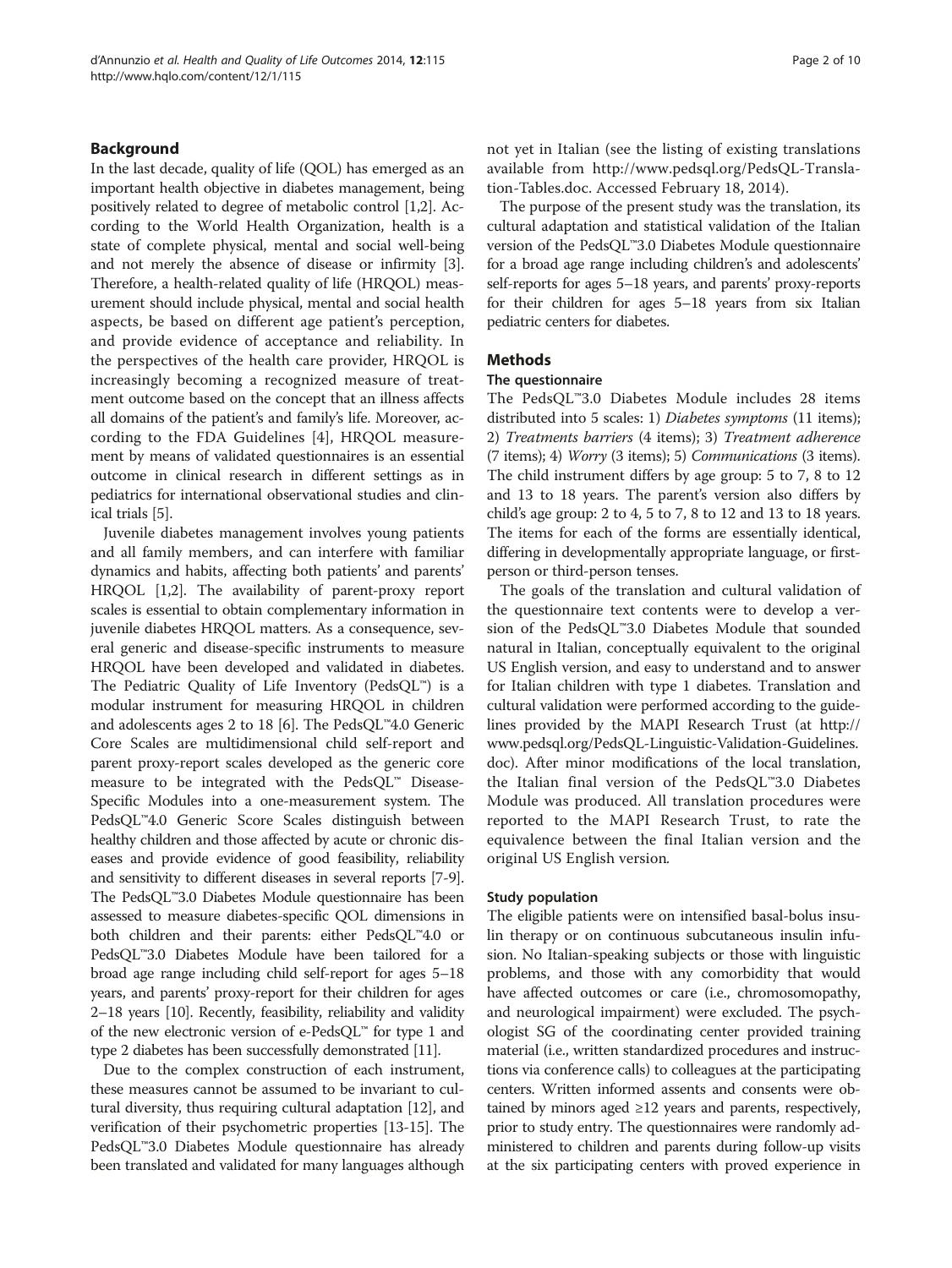pediatric type 1 diabetes management and belonging to the Italian Society of Pediatric Endocrinology and Diabetes (ISPED) (Catania, Florence, Genoa, Naples, Rome, Turin). Patients and parents completed the questionnaires separately. The Ethical Committees of all centers approved this study.

# Psychometric evaluation and statistical analyses

The evaluation of the psychometric properties of the Italian version of the questionnaire involved the following steps:

- 1. Scoring of the PedsQL™3.0 Diabetes Module according to the scoring manuals. For each item the 5-point response scale  $(0 =$  never a problem;  $1 =$ almost never a problem; 2 = sometimes a problem;  $3 =$  often a problem;  $4 =$  almost always a problem) was reversed and linearly transformed in a 0–100 scale where  $0 = 100$ ,  $1 = 75$ ,  $2 = 50$ ,  $3 = 25$ , and  $4 = 0$ . Therefore, higher scores indicate better QOL. For each questionnaire scale, the score was summed up and divided by the number of items answered.
- 2. Evaluation of completeness at item and scale levels.
- 3. Calculation of the scale level descriptive statistics, i.e. mean and 95% confidence intervals (CI), and percentage of ceiling and floor.
- 4. Evaluation of internal consistency or reliability i.e., the Cronbach's α coefficient (α = k x r /[1 + (k - 1) x r]; with  $k =$  number of items and  $r =$  mean correlation) [\[16\]](#page-8-0), and the Squared Multiple Correlation (SMC) index, which were calculated for each item and for each scale.
- 5. Evaluation of the multitrait/multi-item correlation matrix to assess the items' internal consistency by means of the Pearson correlation coefficient; the equality of item-scale correlations; the items' discriminant validity.
- 6. Evaluation of the test-retest correlation for temporal stability in a two-week interval by means of the intra-class correlation (ICC) coefficient.
- 7. Evaluation of the aggregating dimensions of the PedsQL™3.0 Diabetes Module scales by means of a factor analysis (principal components, oblique rotation – i.e., oblimin).
- 8. Evaluation of the discriminant validity of the questionnaire with respect to the dichotomous patients' characteristics (sex, time since diagnosis ≤1 year or >1 year, mean value of HbA1c ≤7.5 mg/dL or >7.5 mg/dL) by performing the Student's t test and the 95% CI of the mean difference for each scale and a multivariate analysis on the summary measures using the Wilks' Lambda test. Discrimination ability of the questionnaire with respect to patient ages according to the questionnaires

(5–7 years, 8–12 and 13–18 years) was analysed for each scale using an ANalysis Of VAriance (ANOVA), and the appropriate multiple comparisons between groups. The 95% CI of each group's means and of the between-group differences were calculated. A multivariate analysis on the summary measures was also performed using the Wilks' Lambda test.

The BMDP statistical software (University of California Press, Release 2009 - Berkeley, Los Angeles, Oxford) was used for computation.

# Results study population

Between November 2011 to June 2012, 172 Italian children and adolescents with type 1 diabetes aged 5–18 years and 104 parents were recruited. The statistical analysis was performed on data from questionnaires of 169 children and 100 parents, having excluded three patients and four parents who did not satisfy an eligibility criterion (child's time since diabetes diagnosis ≥ 3 months). Participants' characteristics are reported in Table [1](#page-3-0).

# Translation and cultural validation

The nomenclature of the scales did not need any modification. Comparing the back-translations with original versions, 13 items were rephrased by the translators, together with the psychologist SG and the study principal investigator. During the test, the psychologist verified the due intelligibility of the items in the questionnaire: two items were rephrased with the help of patients, parents and the psychologist to increase the clarity.

# Psychometric evaluation and statistical analysis

Completeness was optimal both at the item and scale level (i.e., the percentage of missing item responses was 0.04 in both children and parents), with almost 100% of items answered and scales completed. Table [2](#page-3-0) shows the mean and 95% CI for the scales belonging to child selfreport and parents' proxy-report scales. The means of each scale were quite similar, except for the "Treatment barriers" scale for which parents' proxy-report scale showed a significant lower score. A Cronbach's α coefficient <70% was recorded for all the items in the child selfreport scale (range 0.62 - 0.67), and for the "Diabetes symptoms", "Treatment barriers" and "Communication" of parents' proxy-report scales (Table [2\)](#page-3-0). The proportion of patients with a floor effect ranged from 0% to 3% in the child self-report scales, and from 0% to 4% in the parent proxy-report scales. The proportion of patients with a ceiling effect ranged from 0.6% to 24% in the child selfreport scales and from 2% to 23% in the parents' proxyreport scales. The Pearson's correlation coefficient for the item internal consistency was satisfied at 89% and 100% for the child self-report and parents' proxy-report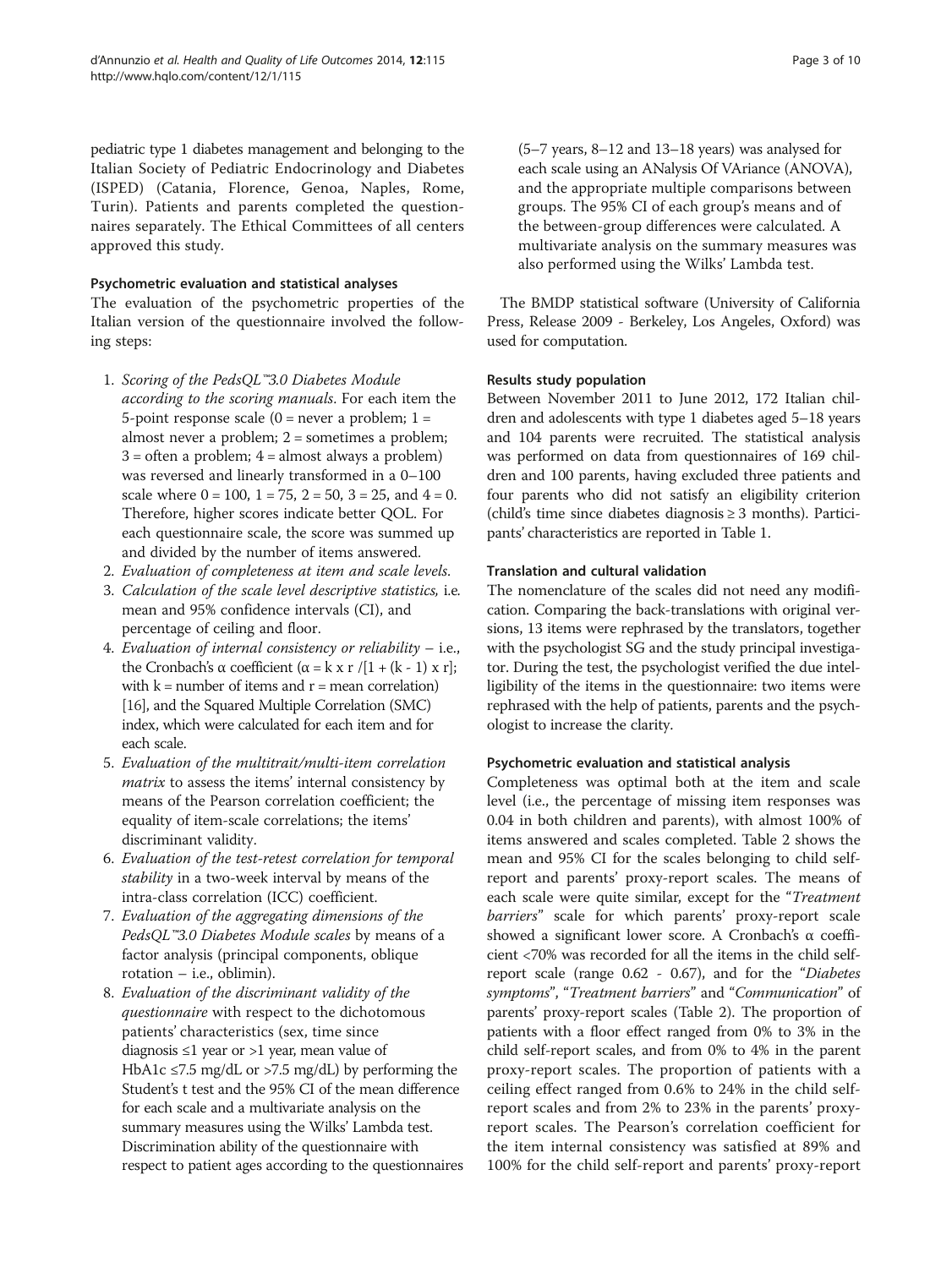### <span id="page-3-0"></span>Table 1 Participants' characteristics

|                                                              | Catania   | <b>Florence</b> | Genoa      | <b>Naples</b> | Rome     | Turin    | Totals    |
|--------------------------------------------------------------|-----------|-----------------|------------|---------------|----------|----------|-----------|
| <b>Children-</b> male, $N$ (%)                               | 8 (67%)   | 18 (51%)        | 35 (57%)   | 9(56%)        | 11 (34%) | 9(69%)   | 90 (53%)  |
| Age, 5-7 yers, N (%)                                         | 11 (92%)  | 5(14%)          | 5(8%)      | 7(44%)        | 5(16%)   | 11 (85%) | 44 (26%)  |
| Age, 8-12 years, N (%)                                       | 1(8%)     | 25 (71%)        | 22 (36%)   | 7(44%)        | 24 (75%) | 2(15%)   | 81 (48%)  |
| Age, 19-18 years, N (%)                                      | n.a.      | 5 (14%)         | 34 (56%)   | 2(13%)        | 3(9%)    | n.a.     | 44 (26%)  |
| HbA1c $\leq$ 7.5%, N (%)                                     | $6(50\%)$ | 17 (49%)        | 17 (28%)   | 2(13%)        | 17 (53%) | 6(46%)   | 65 (38%)  |
| HbA1c $\leq$ 7.5%, N (%)                                     | 6 (50%)   | 18 (51%)        | 44 (72%)   | 14 (88%)      | 15 (47%) | 7 (54%)  | 104 (62%) |
| Type 1 diabetes duration ( $\geq$ 3 months - <1 year), N (%) | 1(8%)     | 3(9%)           | 2(3%)      | n.a.          | 5(16%)   | 2(15%)   | 13 (8%)   |
| Type 1 diabetes duration $(>1$ year), N $(\%)$               | 11 (92%)  | 32 (91%)        | 59 (97%)   | 16 (100%)     | 27 (85%) | 11 (85%) | 156 (92%) |
| Parents                                                      |           |                 |            |               |          |          |           |
| Mothers, N (%)                                               | n.a.      | n.a.            | 23 (60.5%) | 12 (75%)      | 13 (65%) | 7(54%)   | 55 (55%)  |
| Fathers, N (%)                                               | n.a.      | 9(69%)          | 8 (21%)    | 4 (25%)       | 1(5%)    | 2(15%)   | 24 (24%)  |
| Both, N (%)                                                  | n.a.      | 4 (31%)         | 7 (18%)    | n.a.          | 6(30%)   | 4 (31%)  | 21 (21%)  |

HbA1c: mean values of glycosylated haemoglobin observed during the previous year; N.: number; n.a.: not available.

scales, respectively. Discriminant validity was satisfied for 71% and 82% of items. Internal consistency was adequate with a Cronbach's α coefficient ≥70% for the total scores of both reports. There is no evidence of item overlap by the evaluation of the multitrait/multi-item correlation matrix to assess the items' internal consistency. The inter-correlations between the child self-report and parents' proxy-report scales ranged from 0.28 to 0.54, being most of them in the medium effect size range. "Diabetes symptoms" and "Treatments barriers" scales had the strongest correlations. For test-retest reliability, a subset of patients  $(n = 94)$  and parents  $(n = 17)$  completed the PedsQL™3.0 Diabetes Module during a routinely scheduled

clinic visit in approximately 10 minutes after maximum two weeks since the first questionnaire administration. The ICC ranged from 0.66 to 0.82 for all items of the child selfreport scales, the "Worry" scale only having a value <70%. For the parents' proxy-report scales, the ICC ranged from 0.87 to 0.99 for all items (Table [3\)](#page-4-0).

Factor analysis showed that the PedsQL™3.0 Diabetes Module for child self-report could be summarized into 10 components, which explain the 62% of the variance. The "Diabetes symptoms" items were split into 5 different factors, "Treatment barriers" into 2, "Treatment adherence" into 3, "Communication" into 2, while "Worry" was represented by one factor only (Table [4\)](#page-5-0). For the parent proxy-

Table 2 Scale descriptive and internal consistency for PedsQL™ 3.0 Diabetes Module child self-reports and parent proxy-reports

| Subscale                   | N. of items | N.  | Mean  | <b>Lower limit</b> | <b>Upper limit</b> | S.D.  | Min.         | Max.  | <b>SMC</b> | Cronbach's a |
|----------------------------|-------------|-----|-------|--------------------|--------------------|-------|--------------|-------|------------|--------------|
| Child self-report          |             |     |       |                    |                    |       |              |       |            |              |
| Diabetes self symptoms     | 11          | 169 | 64.69 | 62.31              | 67.06              | 15.65 | 9.09         | 100   | 0.28       | 0.61         |
| <b>Treatment barriers</b>  | 4           | 169 | 79.22 | 77.11              | 81.32              | 20.02 | 0.00         | 100   | 0.23       | 0.64         |
| <b>Treatment adherence</b> | 7           | 169 | 82.35 | 80.25              | 84.46              | 13.89 | 42.86        | 100   | 0.20       | 0.65         |
| Worry                      | 3           | 169 | 66.91 | 63.47              | 70.36              | 22.70 | 0.00         | 100   | 0.18       | 0.67         |
| Communicationn             | 3           | 169 | 73.42 | 69.64              | 77.21              | 24.93 | 0.00         | 100   | 0.20       | 0.65         |
| <b>Total score</b>         | 28          | 169 | 73.32 | 71.33              | 75.30              | 13.07 | 20.79        | 97.24 |            | 0.69         |
| Parent proxy report        |             |     |       |                    |                    |       |              |       |            |              |
| Diabetes symptoms          | 11          | 100 | 67.75 | 64.59              | 70.91              | 15.92 | 20.46        | 100   | 0.4146     | 0.65         |
| <b>Treatment barriers</b>  | 4           | 100 | 71.19 | 67.21              | 75.14              | 20.06 | $\mathbf{0}$ | 100   | 0.5107     | 0.64         |
| <b>Treatment adherence</b> | 7           | 100 | 80.03 | 77.24              | 82.82              | 14.05 | 28.57        | 100   | 0.2368     | 0.71         |
| Worry                      | 3           | 100 | 66.58 | 61.43              | 71.74              | 25.99 | $\mathbf{0}$ | 100   | 0.0976     | 0.78         |
| Communication              | 3           | 100 | 74.25 | 96.57              | 78.93              | 23.60 | $\mathbf{0}$ | 100   | 0.3748     | 0.69         |
| <b>Total score</b>         | 28          | 100 | 71.96 | 96.21              | 74.71              | 13.87 | 27.19        | 95.68 |            | 0.74         |

N.: number of participants; S.D.: standard deviation; SMC: Squared Multiple Correlation (Index); 95% C.I.: 95% confidence intervals.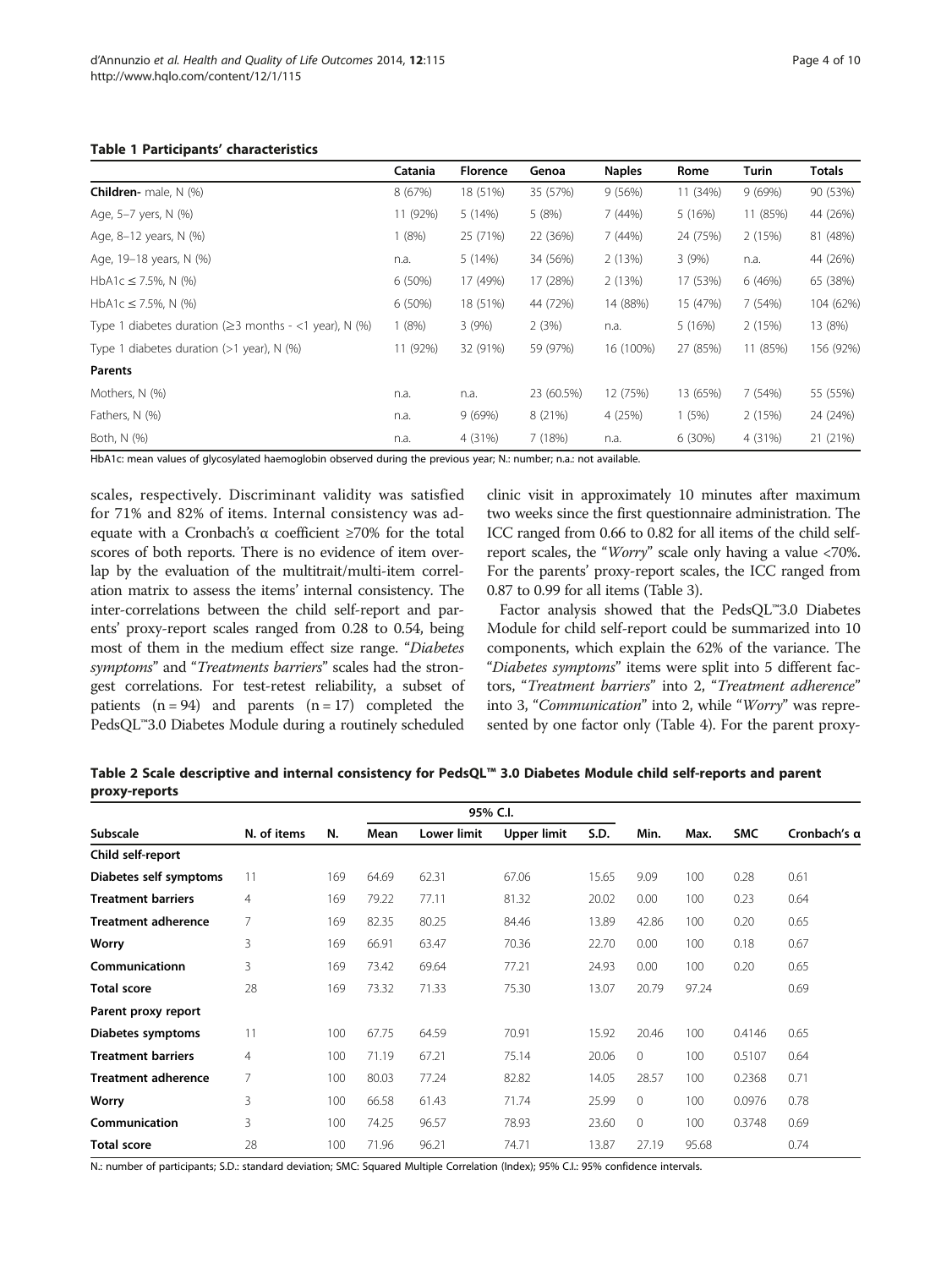|                            | $\cdot$ parametery reports. |                        |
|----------------------------|-----------------------------|------------------------|
| Item                       | ICC child $(N = 94)$        | ICC proxy ( $N = 17$ ) |
| Diabetes symptoms          |                             |                        |
| 1                          | 0.6805                      | 0.9356                 |
| 2                          | 0.6315                      | 0.5949                 |
| 3                          | 0.6300                      | 0.7813                 |
| 4                          | 0.8094                      | 0.9189                 |
| 5                          | 0.7484                      | 0.8762                 |
| 6                          | 0.4713                      | 0.9149                 |
| 7                          | 0.7110                      | 0.9061                 |
| 8                          | 0.6427                      | 0.8851                 |
| 9                          | 0.6228                      | 0.9422                 |
| 10                         | 0.7879                      | 0.9829                 |
| 11                         | 0.5926                      | 0.8005                 |
| Total                      | 0.8085                      | 0.9241                 |
| <b>Treatment barriers</b>  |                             |                        |
| 1                          | 0.7226                      | 0.9380                 |
| 2                          | 0.8704                      | 0.9836                 |
| 3                          | 0.7667                      | 0.9623                 |
| 4                          | 0.5582                      | 0.9866                 |
| Total                      | 0.8234                      | 0.9868                 |
| <b>Treatment adherence</b> |                             |                        |
| 1                          | 0.7302                      | 0.8431                 |
| 2                          | 0.7510                      | 0.9223                 |
| 3                          | 0.7317                      | 0.3077                 |
| 4                          | 0.5639                      | 0.6712                 |
| 5                          | 0.4828                      | 0.9075                 |
| 6                          | 0.2940                      | 0.3334                 |
| 7                          | 0.6384                      | 0.8863                 |
| Total                      | 0.8079                      | 0.8656                 |
| <b>Worry</b>               |                             |                        |
| 1                          | 0.6922                      | 0.9708                 |
| 2                          | 0.5740                      | 0.8815                 |
| 3                          | 0.5067                      | 0.8699                 |
| Total                      | 0.6598                      | 0.9346                 |
| Communication              |                             |                        |
| 1                          | 0.6060                      | 0.6842                 |
| 2                          | 0.6455                      | 0.8972                 |
| 3                          | 0.7157                      | 0.9478                 |
| Total                      | 0.7506                      | 0.8858                 |

<span id="page-4-0"></span>

| Table 3 Test-retest reliability ICCs for child self-reports* |  |
|--------------------------------------------------------------|--|
| and parent proxy-reports*                                    |  |

\*Reported for ages 5 years and older.

reports, the statistical analysis selected 9 factors, which explained about 68% of variance; "Diabetes symptoms", "Treatment barriers" and "Treatment adherence" were split into 4 factors, "Communication" into 2, and "Worry" was the only measure described by only one factor (Table [5](#page-6-0)). To assess external discriminant validity of PedsQL™3.0 Diabetes Module, the "Diabetes symptoms", "Treatments barriers", "Treatment adherence", "Worry" and "Communication" summary measures were compared across gender, age, time since diagnosis and HbA1c mean cut off values. Results are summarized in Figures [1](#page-7-0) and [2](#page-7-0). Differences in "Treatment adherence" were observed by age group: the mean value of children aged >12 years was statistically different when compared to that of group aged  $\leq$ 7 years (p < 0.05) and group aged >7 years and  $\leq$ 12 year (p < 0.01). Differences in "Communication" were observed by age: the mean value of children aged >12 years was statistically different in comparison with that of the group aged  $\leq$ 7 years (p < 0.01) and the group aged >7 and  $\leq 12$  years (p < 0.05). Differences in "Treatment adherence" were observed for time since diagnosis: the mean value of the group diagnosed ≤1 year was statistically different when compared to that with >1 year since diagnosis (p < 0.05); lower scores were observed for the group with >1 year since diagnosis.

#### **Discussion**

The results of the current study showed the reliability and validity of the PedsQL™3.0 Diabetes Module questionnaire in its Italian version after cultural adaptation of the disease-specific HRQOL summary measures, i.e., "Diabetes symptoms", "Treatments barriers", "Treatment adherence", "Worry" and "Communication" in children and adolescents with type 1 diabetes. After an independent forward and backward translation of the validated US English version, the Italian version of PedsQL™3.0 Diabetes Module was tested in 169 Italian children and adolescents with type 1 diabetes aged 5–18 years and 100 parents by trained psychologists in the context of a multicenter observational longitudinal study. Even if complex and time requiring, the translational step-wise algorithm of the validation procedure according to the MAPI Research Trust allowed us to produce an Italian version of PedsQL™3.0 Diabetes Module which sounded user-friendly and easy to understand, culturally adapted for the country where it will be used, and conceptually similar to the original US English version. The main strength of this study was the enrollment of a wide range of children and parents willing to participate from Italian Northern-to-Southern regions at the six ISPED centers with proved experience in pediatric type 1 diabetes management. Therefore, the validating population represented the general Italian population of pediatric patients with type 1 diabetes.

The study aimed at validating the PedsQL™3.0 Diabetes Module questionnaire for use in Italy, rather than describing the QOL of pediatric patients with type 1 diabetes. Thus, the use of convenience sample should not impair our conclusions. Still, further applications of this version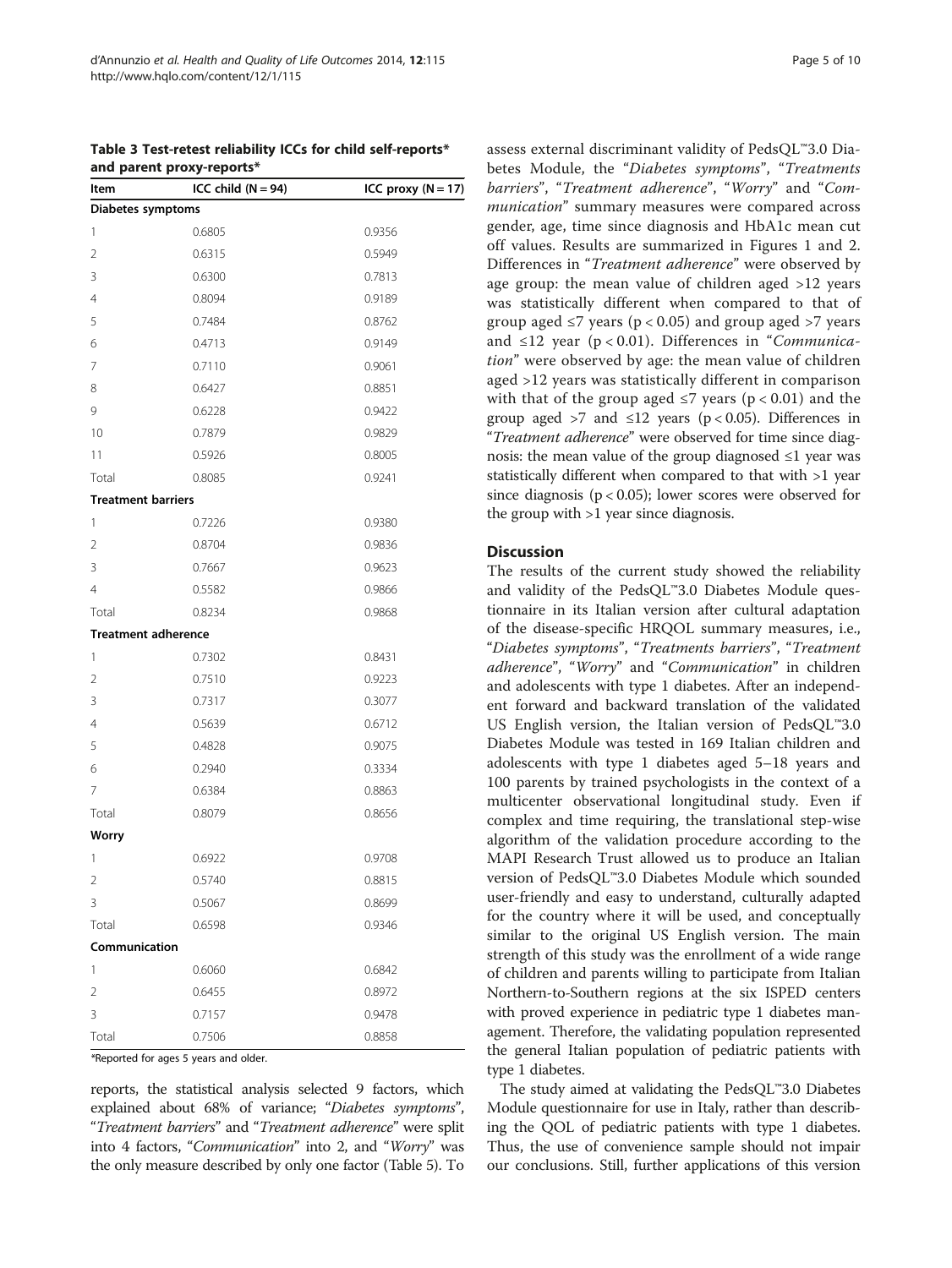| Item                     | Factor 1                   | Factor 2 | on anapeles module questionnane ractor roadings for cima sen reports<br>Factor 3 | Factor 4 | Factor 5 | Factor 6 | Factor 7 | Factor 8 | Factor 9 | Factor 10 |
|--------------------------|----------------------------|----------|----------------------------------------------------------------------------------|----------|----------|----------|----------|----------|----------|-----------|
|                          | Diabetes symptoms          |          |                                                                                  |          |          |          |          |          |          |           |
| $\overline{1}$           | 0.07                       | 0.081    | 0.055                                                                            | 0.652    | 0.173    | 0.089    | $-0.216$ | 0.013    | $-0.103$ | 0.06      |
| $\overline{2}$           | $-0.136$                   | 0.191    | $-0.048$                                                                         | 0.149    | 0.576    | $-0.031$ | $-0.052$ | $-0.219$ | 0.06     | 0.207     |
| 3                        | 0.099                      | 0.152    | 0.046                                                                            | $-0.114$ | 0.439    | 0.321    | $-0.005$ | $-0.169$ | $-0.078$ | 0.327     |
| $\overline{4}$           | 0.047                      | $-0.049$ | 0.073                                                                            | 0.056    | $-0.038$ | 0.097    | $-0.032$ | 0.005    | $-0.11$  | 0.811     |
| 5                        | 0.115                      | 0.149    | $-0.154$                                                                         | 0.02     | 0.089    | 0.117    | 0.013    | 0.666    | $-0.005$ | 0.037     |
| 6                        | $-0.118$                   | 0.745    | 0.072                                                                            | $-0.008$ | $-0.033$ | 0.078    | $-0.059$ | 0.326    | $-0.134$ | $-0.155$  |
| $\overline{7}$           | $-0.021$                   | 0.368    | 0.078                                                                            | 0.291    | 0.221    | $-0.101$ | $-0.028$ | 0.283    | $-0.06$  | 0.174     |
| $\,8\,$                  | 0.084                      | 0.744    | $-0.052$                                                                         | $-0.089$ | $-0.055$ | $-0.015$ | 0.001    | $-0.097$ | 0.33     | 0.065     |
| 9                        | 0.149                      | 0.603    | $-0.061$                                                                         | 0.368    | $-0.004$ | 0.01     | 0.211    | $-0.206$ | 0.067    | 0.077     |
| 10                       | 0.201                      | $-0.037$ | 0.052                                                                            | 0.032    | $-0.041$ | $-0.024$ | 0.163    | 0.35     | 0.086    | 0.391     |
| 11                       | 0.23                       | 0.053    | $-0.04$                                                                          | 0.435    | 0.01     | 0.068    | 0.052    | 0.099    | 0.241    | 0.235     |
|                          | <b>Treatment barriers</b>  |          |                                                                                  |          |          |          |          |          |          |           |
| $\overline{\phantom{a}}$ | 0.049                      | 0.156    | 0.504                                                                            | $-0.191$ | $-0.197$ | 0.079    | $-0.159$ | 0.384    | 0.132    | 0.058     |
| $\overline{2}$           | $-0.012$                   | $-0.105$ | 0.796                                                                            | $-0.01$  | $-0.039$ | $-0.011$ | $-0.09$  | $-0.175$ | 0.124    | 0.231     |
| 3                        | 0.218                      | $-0.156$ | 0.131                                                                            | 0.335    | $-0.037$ | 0.136    | 0.095    | 0.015    | 0.544    | $-0.135$  |
| $\overline{4}$           | $-0.008$                   | $-0.034$ | 0.547                                                                            | 0.355    | 0.008    | 0.005    | 0.143    | 0.246    | 0.269    | $-0.182$  |
|                          | <b>Treatment adherence</b> |          |                                                                                  |          |          |          |          |          |          |           |
| $\overline{1}$           | 0.015                      | 0.169    | 0.084                                                                            | $-0.133$ | 0.115    | 0.006    | $-0.004$ | $-0.036$ | 0.733    | $-0.061$  |
| $\overline{2}$           | 0.315                      | 0.005    | 0.123                                                                            | $-0.478$ | 0.493    | 0.093    | 0.005    | 0.169    | 0.046    | $-0.011$  |
| 3                        | $-0.174$                   | 0.084    | $-0.016$                                                                         | 0.037    | 0.169    | 0.038    | 0.531    | 0.156    | 0.254    | 0.239     |
| $\overline{4}$           | 0.131                      | 0.032    | 0.429                                                                            | 0.371    | 0.066    | 0.019    | 0.432    | $-0.025$ | $-0.299$ | $-0.09$   |
| 5                        | $-0.017$                   | $-0.025$ | $-0.075$                                                                         | $-0.094$ | $-0.091$ | 0.117    | 0.79     | $-0.133$ | $-0.008$ | $-0.111$  |
| 6                        | 0.027                      | $-0.165$ | $-0.047$                                                                         | 0.063    | 0.735    | $-0.02$  | 0.099    | 0.136    | 0.075    | $-0.155$  |
| $\overline{7}$           | $-0.046$                   | 0.016    | 0.073                                                                            | $-0.164$ | 0.201    | $-0.143$ | 0.462    | 0.293    | $-0.038$ | 0.162     |
| Worry                    |                            |          |                                                                                  |          |          |          |          |          |          |           |
| $\mathbf{1}$             | 0.274                      | 0.061    | $-0.154$                                                                         | 0.039    | $-0.03$  | 0.656    | 0.13     | 0.016    | $-0.144$ | $-0.062$  |
| $\overline{2}$           | $-0.176$                   | 0.001    | 0.039                                                                            | $-0.089$ | $-0.085$ | 0.778    | 0.032    | $-0.011$ | 0.081    | 0.16      |
| 3                        | $-0.122$                   | $-0.108$ | 0.184                                                                            | 0.253    | 0.229    | 0.575    | $-0.126$ | 0.179    | 0.156    | $-0.078$  |
|                          | Communication              |          |                                                                                  |          |          |          |          |          |          |           |
| $\overline{1}$           | 0.795                      | $-0.009$ | 0.057                                                                            | 0.075    | $-0.141$ | $-0.007$ | $-0.042$ | 0.005    | 0.047    | 0.054     |
| $\overline{c}$           | 0.867                      | $-0.004$ | $-0.023$                                                                         | $-0.044$ | 0.121    | $-0.044$ | $-0.068$ | 0.056    | 0.023    | 0.039     |
| 3                        | 0.263                      | 0.244    | 0.567                                                                            | $-0.075$ | 0.145    | 0.098    | 0.121    | $-0.315$ | $-0.135$ | 0.135     |

<span id="page-5-0"></span>Table 4 PedsQL™ 3.0 diabetes module questionnaire factor loadings for child self-reports\*

\*Reported for ages 5 years and older.

PedsQL™3.0 for child self-reports could be summarized into 10 components, which explain the 62% of the variance. Eingenvalue cut off value: 1.0; bold = highest factor loading for each item.

of instrument, currently ongoing on larger Italian pediatric population (Study EudraCT No. 201001923710), is warranted to confirm our results.

The psychometric properties of the Italian version may be considered satisfying. The mean scores in the different scales were comparable to those of the original version [[10](#page-8-0)], and so were the scales with relevant percentages of ceiling or floor according to the IQOLA project approach [[13](#page-8-0)]. In term of feasibility, time required to complete questionnaires was around 10–15 minutes. Items of the

PedsQL™3.0 Diabetes Module had minimal missing responses, suggesting that patients and parents were able to provide easily QOL data. Similar observation was reported by Varni who evaluated the PedsQL™ in type 1 and type 2 diabetes [\[10\]](#page-8-0), and in the more recent electronic version [[11](#page-8-0)]. The PedsQL™3.0 Diabetes Module item internal consistency (i.e., the percentage of items with Pearson item-scale correlation ≥40%) was satisfied at 89% for the child self-report scales and 100% for the parents' proxyreport scales. Discriminant validity (i.e., the percentage of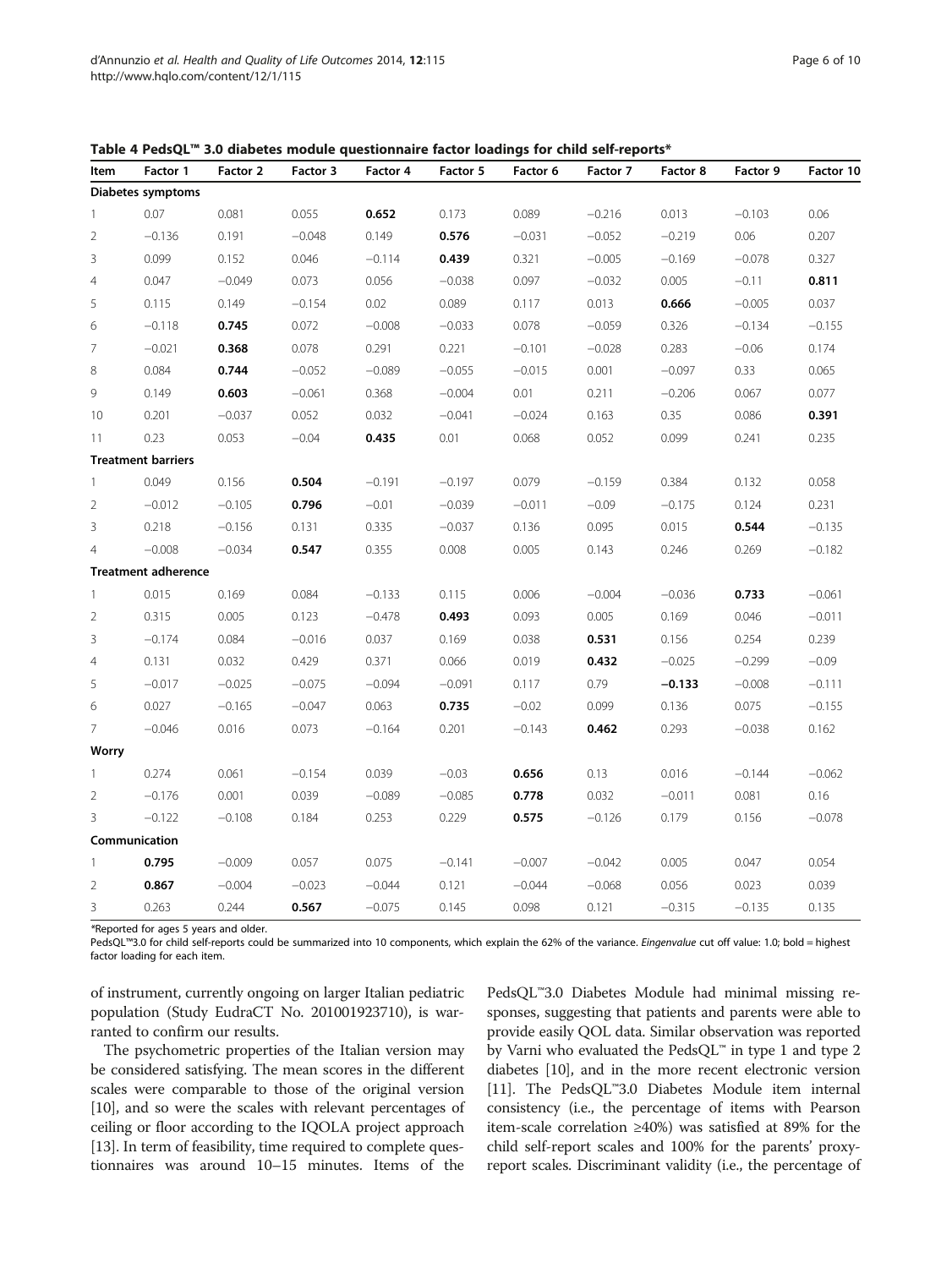| Item           | Factor 1                   | Factor 2 | Factor 3 | Factor 4 | Factor 5 | Factor 6 | Factor 7 | Factor 8       | Factor 9 |
|----------------|----------------------------|----------|----------|----------|----------|----------|----------|----------------|----------|
|                | Diabetes symptoms          |          |          |          |          |          |          |                |          |
| $\mathbf{1}$   | 0.402                      | 0.278    | 0.529    | $-0.155$ | $-0.042$ | 0.045    | 0.107    | 0.042          | 0.181    |
| $\overline{2}$ | 0.209                      | 0.052    | 0.83     | 0.175    | $-0.043$ | $-0.025$ | 0.089    | 0.007          | $-0.186$ |
| 3              | 0.035                      | 0.079    | 0.838    | 0.091    | 0.186    | 0.153    | 0.155    | 0.077          | 0.054    |
| $\overline{4}$ | 0.074                      | 0.151    | 0.276    | 0.283    | 0.12     | 0.055    | $-0.111$ | 0.719          | 0.147    |
| 5              | 0.397                      | 0.325    | 0.149    | $-0.178$ | $-0.098$ | 0.129    | $-0.022$ | 0.584          | 0.215    |
| 6              | 0.76                       | $-0.032$ | $-0.088$ | 0.221    | 0.045    | $-0.046$ | 0.143    | 0.2            | $-0.111$ |
| $\overline{7}$ | 0.681                      | 0.183    | 0.158    | 0.045    | 0.166    | $-0.039$ | 0.254    | 0.065          | 0.057    |
| 8              | 0.466                      | 0.154    | 0.012    | 0.172    | 0.07     | 0.333    | 0.021    | 0.128          | 0.562    |
| 9              | 0.675                      | 0.015    | 0.269    | 0.085    | 0.153    | 0.123    | $-0.21$  | $-0.107$       | 0.044    |
| 10             | 0.434                      | 0.386    | 0.188    | 0.023    | 0.02     | 0.108    | 0.042    | 0.016          | $-0.007$ |
| 11             | 0.449                      | 0.256    | 0.34     | 0.04     | 0.107    | 0.051    | 0.295    | 0.124          | 0.081    |
|                | <b>Treatment barriers</b>  |          |          |          |          |          |          |                |          |
| $\mathbf{1}$   | 0.215                      | 0.085    | 0.192    | 0.635    | 0.17     | $-0.041$ | 0.199    | 0.049          | 0.425    |
| $\overline{2}$ | 0.031                      | 0.1      | 0.168    | 0.11     | $-0.01$  | 0.114    | 0.86     | 0.097          | 0.09     |
| 3              | 0.081                      | 0.638    | 0.293    | $-0.056$ | 0.034    | 0.192    | 0.176    | $\overline{0}$ | 0.205    |
| $\overline{4}$ | 0.112                      | 0.524    | 0.237    | $-0.125$ | 0.103    | 0.404    | 0.341    | 0.032          | $-0.05$  |
|                | <b>Treatment adherence</b> |          |          |          |          |          |          |                |          |
| $\overline{1}$ | $-0.035$                   | 0.231    | 0.094    | 0.735    | 0.055    | 0.171    | $-0.124$ | 0.006          | $-0.188$ |
| $\sqrt{2}$     | 0.239                      | 0.013    | 0.008    | 0.772    | 0.06     | 0.107    | 0.184    | 0.012          | 0.134    |
| 3              | $-0.014$                   | 0.207    | 0.024    | 0.013    | 0.222    | 0.664    | 0.063    | 0.074          | 0.079    |
| $\overline{4}$ | 0.317                      | 0.318    | 0.198    | $-0.016$ | 0.013    | 0.325    | 0.003    | 0.136          | $-0.526$ |
| 5              | 0.026                      | $-0.006$ | $-0.174$ | $-0.069$ | 0.145    | 0.148    | 0.255    | 0.688          | $-0.239$ |
| 6              | $-0.13$                    | $-0.073$ | 0.044    | 0.348    | $-0.076$ | 0.629    | 0.05     | 0.268          | $-0.138$ |
| $\overline{7}$ | 0.16                       | $-0.033$ | 0.059    | 0.055    | $-0.115$ | 0.77     | 0.008    | $-0.018$       | 0.011    |
| Worry          |                            |          |          |          |          |          |          |                |          |
| $\mathbf{1}$   | 0.396                      | 0.213    | $-0.047$ | 0.198    | 0.674    | $-0.023$ | $-0.069$ | 0.015          | 0.094    |
| $\overline{2}$ | 0.055                      | $-0.003$ | 0.03     | 0.038    | 0.876    | 0.087    | 0.053    | $-0.045$       | 0.019    |
| 3              | 0.039                      | $-0.104$ | 0.126    | $-0.007$ | 0.8      | $-0.041$ | 0.093    | 0.201          | $-0.036$ |
| Communication  |                            |          |          |          |          |          |          |                |          |
| $\mathbf{1}$   | 0.081                      | 0.697    | 0.021    | 0.454    | $-0.126$ | $\circ$  | 0.099    | 0.069          | 0.043    |
| $\sqrt{2}$     | 0.134                      | 0.784    | $-0.075$ | 0.217    | 0.033    | $-0.106$ | 0.079    | 0.202          | $-0.187$ |
| 3              | 0.252                      | 0.393    | 0.139    | 0.091    | 0.162    | $-0.017$ | 0.649    | $-0.041$       | $-0.103$ |

<span id="page-6-0"></span>Table 5 PedsQL™ 3.0 Diabetes Module questionnaire Factor Loadings for parent proxy-reports\*

\*Reported for ages 5 years and older.

PedsQL™3.0 for parent proxy-reports could be summarized into 9 components, which explain the 68% of the variance. Eingenvalue cut off value: 1.0; bold = highest factor loading for each item.

items with higher Pearson correlation with other scales than with its own scale) was satisfied at 71% for the child self-report scales and at 82% for the parents' proxy-report scales, respectively. The internal consistency reliabilities of PedsQL™3.0 Diabetes Module self-report and proxy-report as summary measures satisfied the recommended minimum α-coefficient standard of 0.70 for group comparisons [[13](#page-8-0)]. For the items of the child self-report scales, they all were in the 0.60-0.70 range, while for the parents' proxy-report item scales, "Diabetes symptoms", "Treatment

barriers", and "Communication" ranged between 0.64-0.69. Strong correlation between the child self-reports and parents' proxy-reports was showed between the same scales, with the exception of "Treatment adherence", the evaluation of diabetes symptoms than emotional symptoms being the reason for this objectivity and easiness. The number of test items, item interrelatedness and dimensionality affect the value of alpha [\[17\]](#page-8-0). Although Cronbach alpha represents the lower bound of the reliability of a measurement instrument, and is a conservative estimate of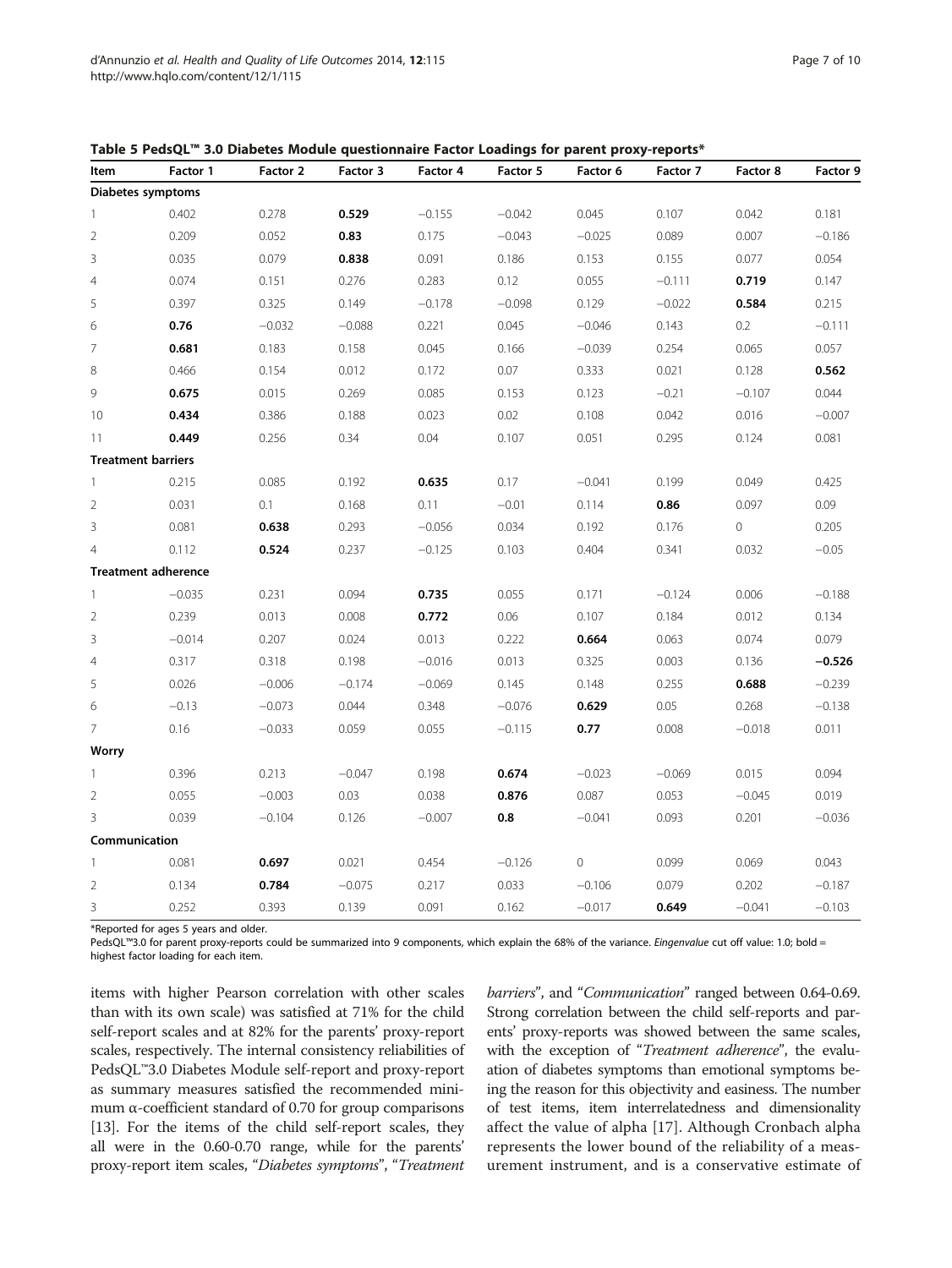<span id="page-7-0"></span>d'Annunzio et al. Health and Quality of Life Outcomes 2014, 12:115 extending the state of the Page 8 of 10 http://www.hqlo.com/content/12/1/115



actual reliability [[18\]](#page-8-0), scales that did not approach or meet the 0.70 standard should be used only for descriptive analyses.

Test-retest reliability was performed in a two-week interval, which was deemed adequate [\[19](#page-9-0)], having assumed that fluctuations due to external factors, such as disease and treatment variables, were unlikely and not expected to influence the scale functioning. ICC values among the children ranged from good to excellent except for the "Worry" scale. The ICC values for the parents' proxy-report were excellent, despite the returned 30-50% of retest questionnaires was not met.

Validity was also assessed through factor validity and clinical/external discriminant validity. A factor analysis (principal components, oblique rotation - oblimin) for

determining the items' scale structure of an instrument along with assessment of items' conceptual clarity was performed on PedsQL™3.0 Diabetes Module for child self-reports and parent proxy-reports to verify aggregating dimensions. This exploratory multivariate technique allows data reduction, i.e., it reduces the number of variables in an analysis by describing linear combinations of the variables that contain most of the information with (possibly) meaningful interpretation. The coefficients estimated from the linear combinations are called factor loadings. Factors were selected if their *eingenvalue* was  $\geq 1$ . The variance explained by each factor is the *eigenvalue* for that factor. Although the original US English version has a five factor structure [\[10](#page-8-0)], exploratory factor analysis identified 10 factors for child self-reports and 9 factors for

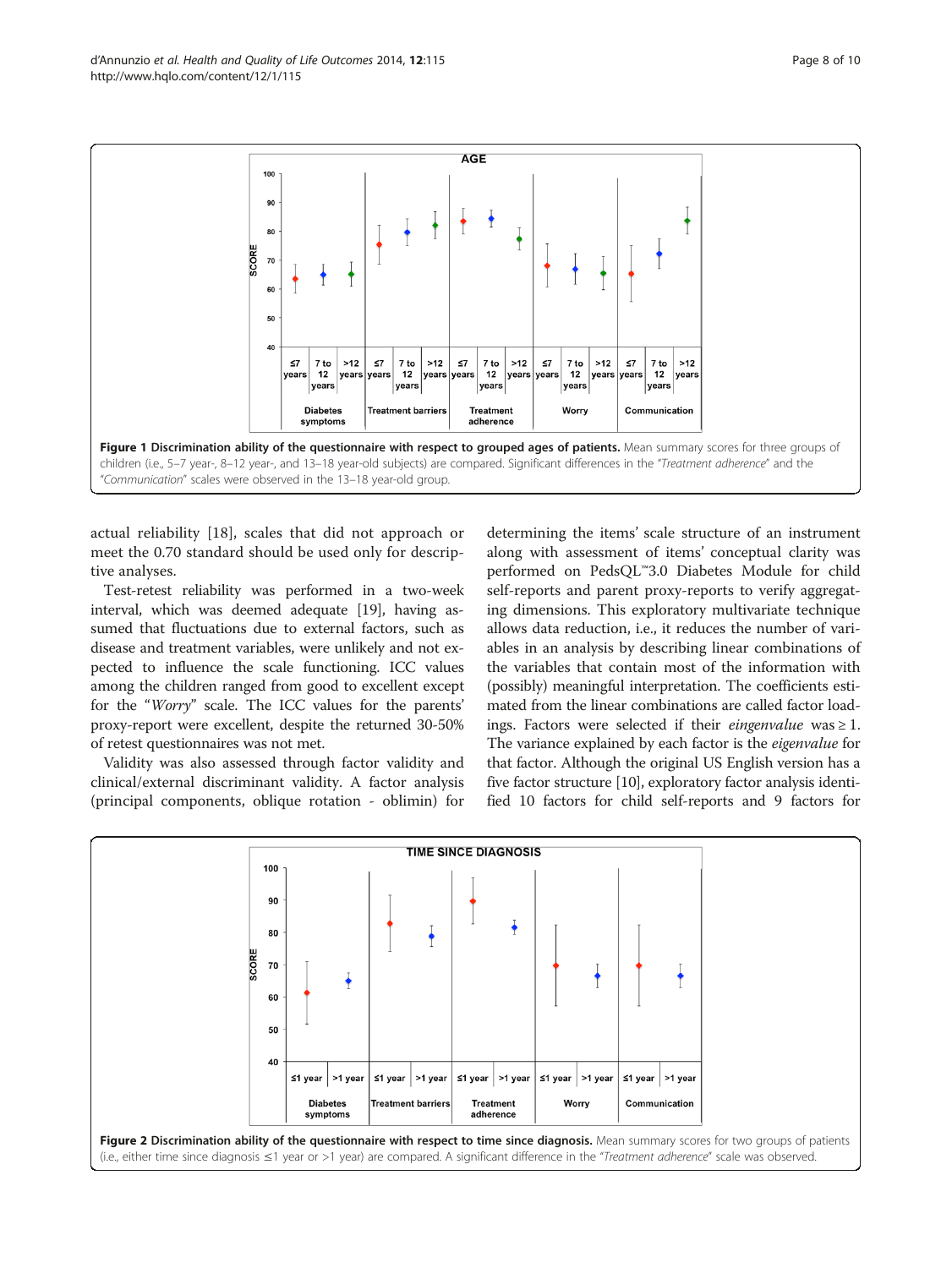<span id="page-8-0"></span>parent proxy-reports in our Italian version, as detailed in Table [3.](#page-4-0) Our findings are consistent with those from studies reporting on the factor structure of the original US English version [[20,21\]](#page-9-0), and thus support the psychometric properties of the Italian translation version of the measure. As already reported by Nansel [[20](#page-9-0)], parallel parent and child scales did not emerge. The factor structure of the PedsQL™3.0 Diabetes Module did not support the original five-factor scales. As reported by other authors [\[21\]](#page-9-0), the findings indicate that the module is most reliable when used as one scale rather than five sub-scales. The external discriminant validity of the PedsQL™3.0 Diabetes Module summary measures were compared across gender, age, time since diagnosis and HbA1c mean cut off values. Significant differences in the "Treatment adherence" scale and in the "Communication" scale were observed across ages and by time since diagnosis.

# Conclusions

This study showed the reliability and validity of the Italian version of the PedsQL™3.0 Diabetes Module questionnaire, that is easy to understand and reduces possible cultural biases to a minimum. Therefore, this module could be used as an outcome measure for diabetes cross-national clinical trials and research.

#### Abbreviations

PedsQL: Pediatric quality of life; ICC: Intra-class correlation coefficient; HbA1c: Haemoglobin glycosylated; QOL: Quality of life; HRQOL: Health-related quality of life; FDA: Food and Drug Administration; ISPED: Italian Society of Pediatric Endocrinology and Diabetes; CI: Confidence intervals; SMC: Squared multiple correlation; ANOVA: ANalysis of variance; IQOLA: International Quality of Life Assessment.

#### Competing interests

Dr. S. Gialetti was supported by an Agenzia Italiana del Farmaco (AIFA) Fellowship by grant Number FARM8MR2J7, study code EudraCT Number: 201001923710.

Statistical support for this publication was provided by grant Number FARM8MR2J7 (Dr. F. Bravi).

#### Authors' contributions

Conception and design: ODCA, GdA, SG. Study coordination: SG, GdA, SB, RL. Acquisition of clinical data, analysis and interpretation of data: ODCA, SG, GdA, SB, RL, CC, IR, DP, ST, EZ. Drafting and writing of manuscript: ODCA, GdA, SG. Revision of manuscript: ODCA, GdA, SG, CC, IR, DP, ST, EZ. All the authors read and approved the final manuscript.

#### Acknowledgements

Patrizia Patera Ippolita, MD, Endocrinology-Diabetology Unit, Dept. of Pediatrics of the University and Hospital, Bambino Gesù Pediatric Hospital, Rome, Italy; Franco Cerutti, MD, Endocrinology-Diabetology Unit, Dept. Of Science of Public Health and Pediatric, University of Turin, Italy; Manuela Caruso, MD, Pediatric Clinic Unit, AOU Policlinico Vittorio Emanuele, Catania, Italy; Lorenzo Lenzi, MD, Diabetologic Unit, Meyer's Children Hospital, Florence, Italy; Adriana Franzese, MD, Dep. of Pediatrics, Federico II University, Naples, Italy; Fabio Bravi, BSc, IBIS Informatica, Milan, Italy; The translators: Thomas John Wiley; and Frances Valerie Perricone.

#### Author details

<sup>1</sup> Pediatric Clinic, IRCCS - Istituto Giannina Gaslini, Genoa, Italy. <sup>2</sup> Endocrinology-Diabetology Unit, Department of Pediatrics of the University and Hospital, Bambino Gesù Pediatric Hospital, Rome, Italy.

<sup>3</sup>Endocrinology-Diabetology Unit, Department of Science of Public Health and Pediatric, University of Turin, Turin, Italy. <sup>4</sup> Pediatric Clinic Unit, AOU Policlinico Vittorio Emanuele, Catania, Italy. <sup>5</sup>Diabetologic Unit, Meyer's Children Hospital, Florence, Italy. <sup>6</sup>Department of Pediatrics, Federico II University, Naples, Italy. <sup>7</sup>Clinical Pharmacology & Clinical Trial Unit, Scientific Direction, IRCCS - Istituto Giannina Gaslini, via G. Gaslini, 3-5, 16147 Genoa, Italy.

#### Received: 19 February 2014 Accepted: 8 July 2014 Published: 19 July 2014

#### References

- 1. Hoey H, Aanstoot HJ, Chiarelli F, Daneman D, Danne T, Dorchy H, Fitzgerald M, Garandeau P, Greene S, Holl R, Hougaard P, Kaprio E, Kocova M, Lynggaard H, Martul P, Matsuura N, McGee HM, Mortensen HB, Robertson K, Schoenle E, Sovik O, Swift P, Tsou RM, Vanelli M, Åman J: Good metabolic control is associated with better quality of life in 2.101 adolescents with type 1 diabetes. Diabetes Care 2001, 24:1923–1928.
- 2. Juvenile Diabetes Research Foundation Continuous Glucose Monitoring Study Group: Quality of-life measures in children and adults with type 1 diabetes. Diabetes Care 2010, 33:2175–2177.
- 3. World Health Organization: Constitution of the World Health Organization: Basic Document. Geneva: World Health Org; 1948.
- 4. Food and Drug Administration: Guidance for Industry: Patient-Reported Outcome Measures: Use in Medical Product Development to Support Labeling Claims. Rockville: MD, Center for Drug Evaluation and Research, Food and Drug Administration; 2006.
- 5. Varni JW, Burwinkle TM, Lane MM: Health-related quality of life measurement in pediatric clinical practice: an appraisal and precept for future research and application. Health Qual Life Outcomes 2005, 3:1–9.
- 6. Varni JW, Seid M, Rode CA: The PedsQL™: measurement model for the pediatric quality of life inventory. Med Care 1999, 37:126–139. Available from<http://www.pedsql.org/>. Accessed 17 October 2013.
- 7. Varni JW, Seid M, Kurtin PS: PedsQL™4.0: reliability and validity of the Pediatric Quality of Life Inventory™ version 4.0 Generic Core Scales in healthy and patient populations. Med Care 2001, 39:800–812.
- 8. Varni JW, Seid M, Knight TS, Uzark K, Szer IS: The PedsQL™4.0 Generic Core Scales: sensitivity, responsiveness, and impact on clinical decisionmaking. J Behav Med 2002, 25:175–193.
- Varni JW, Limbers CA, Burwinkle TM: Parent proxy-report of their children's health-related quality of life: an analysis of 13,878 parents' reliability and validity across age subgroups using the PedsQL™ 4.0 Generic Core Scales. Health Qual Life Outcomes 2007, 5:2.
- 10. Varni JW, Burwinkle TM, Jacobs JR, Gottschalk M, Kaufman F, Jones KL: The PedsQL™ in type 1 and type 2 diabetes: reliability and validity of the pediatric quality of life inventory™ generic core scales and type 1 diabetes module. Diabetes Care 2003, 26:631–637.
- 11. Varni JW, Limbers CA, Burwinkle TM, Bryant WP, Wilson DP: The ePedsQL in type 1 and type 2 diabetes: feasibility, reliability, and validity of the Pediatric Quality of Life Inventory™ Internet administration. Diabetes Care 2008, 31:672–677.
- 12. Bullinger M, Alonso J, Apolone G, Leplège A, Sullivan M, Wood-Dauphinee S, Aaronson N, Bech P, Fukurama S, Kaasa S, Ware JE Jr: Translating health status questionnaires and evaluating their quality: the IQOLA project approach. International Quality of Life Assessment. J Clin Epidemiol 1998, 51:913–923.
- 13. Ware JE Jr, Gandek B: Methods for testing data quality, scaling assumptions and reliability: the IQOLA project approach. International Quality of Life Assessment. J Clin Epidemiol 1998, 51:945-952.
- 14. Kalyva E, Malakonaki E, Eiser C, Mamoulakis D: Health-related quality of life (HRQoL) of children with type 1 diabetes mellitus (T1DM): self and parental perceptions. Pediatr Diabetes 2011, 12:34-40.
- 15. Sand P, Kljajić M, Schaller J, Forsander G: The reliability of the Health Related Quality Of Life questionnaire PedsQL 3.0 Diabetes Module™ for Swedish children with type 1 diabetes. Acta Paediatr 2012, 101(8):e344–e349.
- 16. Cronbach LJ: Coefficient alpha and the internal structure of tests. Psycometrika 1951, 16:297–334.
- 17. Cortina J: What is coefficient alpha: an examination of theory and applications. J App Psychol 1993, 78:98-104.
- 18. Novick MR, Lewis C: Coefficient alpha and the reliability of composite measurements. Psychometrika 1967, 32(1):1–13.